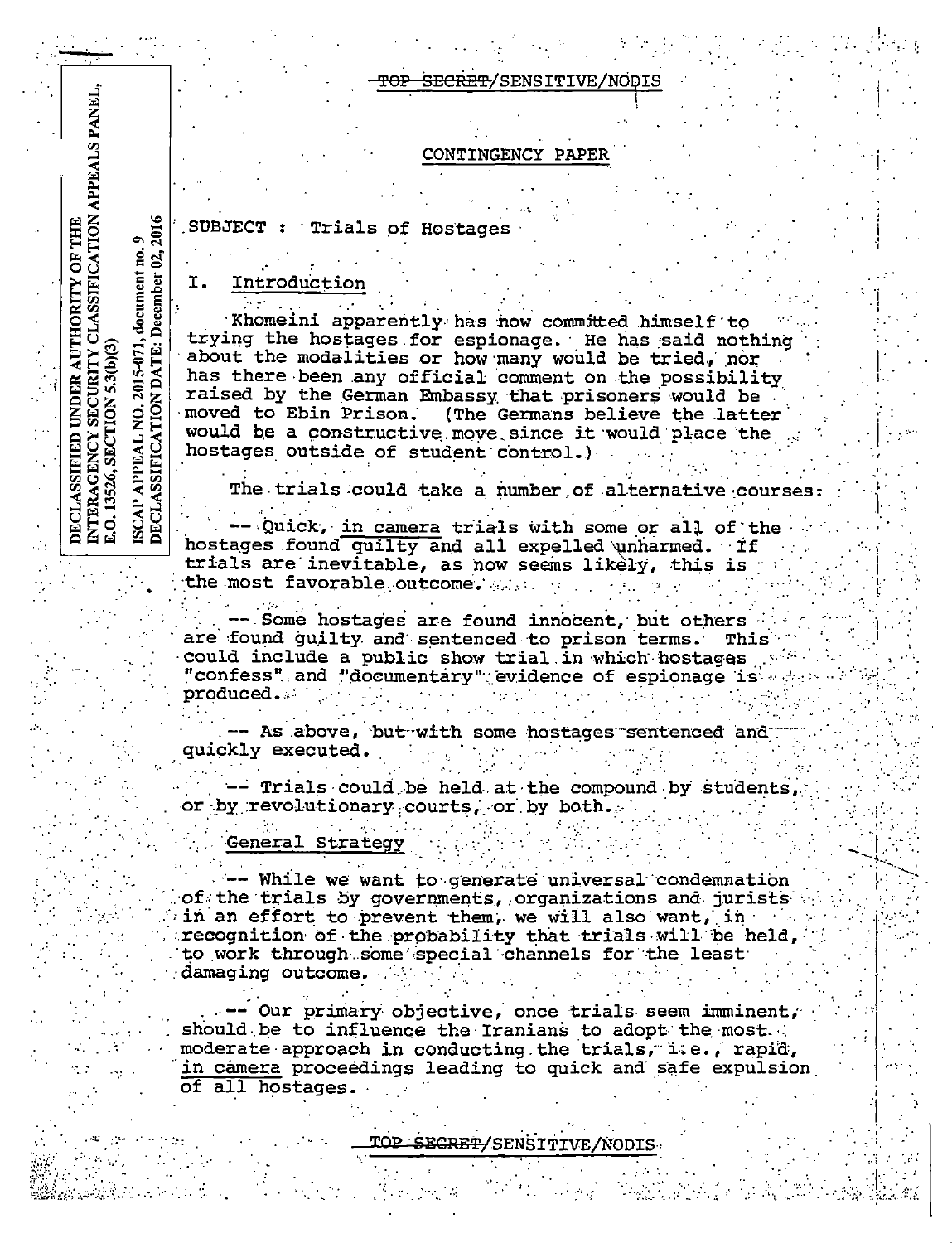-- We should avoid any steps which would lend any. legitimacy to the trials, such as urging the presence of international observers.

-- Policy options below should be considered against the following criteria: (1) will they have an impact on the Iranian position on trials or (2) will they further inflame opinion in Iran without producing the desired. outcome? And will they help the President maintain the initiative with domestic opinion, but without inflamming US public anger?

We need also to consider the psychology of Khomeini and his entourage. Open threats and punitive. signs may influence the Revolutionary Council toward moderation, but may inflame Khomeini and arouse his own sense of martyrdom. Threats quietly delivered can also influence the Council, and may speak to Khomeini's respect for "strength.".

--- A crucial question is whether a series of "tit" for tat" actions, or a more dramatic step, is more likely to be effective in moving Khomeini.

In any case, we should keep the negotiating track  $\%$ open through Waldheim and the PLO, with elements already introduced, i.e., once the hostages are released, willingness to accept a Security Council debate on the Iranian complaint, leading to some sort of inquiry of human rights under the Shah; placing no obstacles in the way of www. Iranian efforts to obtain the Shah's assets through our court system; and agreeing to conduct relations in accordance with UN principles.

Section II, which follows, provides a chart illustrating the options available to both the Iranians and the setting United States, at various levels of escalation. It is broken down into those actions each side can take itself and those requiring action by others.

Section III discusses diplomatic steps.

· Section IV outlines the advantages and disadvantages of action options available to us. The options are divided into diplomatic, economic, and political. (Military and intelligence options are addressed elsewhere.) Within these three categories, the options are listed in order of increasing severity.

<del>)P\_SECRET/</del>SENSITIVE/NODIS\_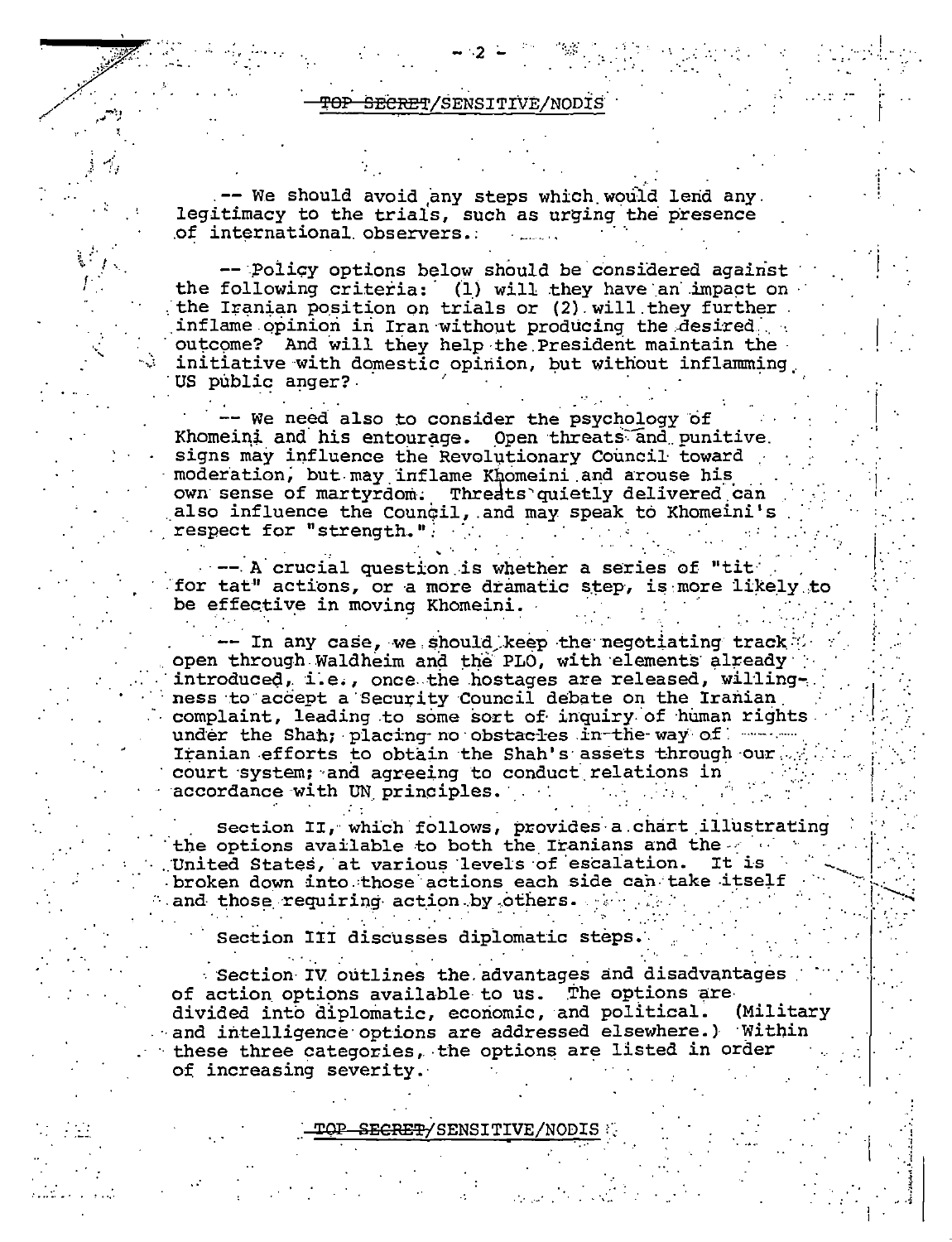# NODIS

| Confrontation           | Iranian Actions<br>Against US                                                                                                        | US Actions<br>Against Iran                                                                                        | Multilateral<br>Acts vs. Iran                                                    | International<br>Acts ys. US |
|-------------------------|--------------------------------------------------------------------------------------------------------------------------------------|-------------------------------------------------------------------------------------------------------------------|----------------------------------------------------------------------------------|------------------------------|
| Serious :<br>Escalation | Students hold trials<br>Islamic Court begins Step up destabili-<br>trials and action efforts<br>Reduce oil exports Deny visas to all | Overflights and the contract of the contract of the contract of the contract of the contract of the contract o    | Seek economic measures<br>by US allies<br>Seek UN sanctions<br>Shah to Mexico or |                              |
|                         | Burn/Destroy Embassy special cases                                                                                                   | to 2 mbd and the contract of the Tranians except                                                                  | Egypt .<br>Ask many nations                                                      |                              |
|                         | Expel all Americans and students/others                                                                                              | or US property Expel Iranian                                                                                      | break diplomatic<br>$\blacksquare$ relations $\blacksquare$                      |                              |
|                         | await trial                                                                                                                          | Some hostage(s) found Total embargo on Convince IFIs/UN<br>innocent, others exports to Iran and reduce operations | <b>in Iran</b>                                                                   |                              |

### $\Lambda$  ,  $\Lambda$ Severe Escalation

 $\mathcal{F}_{\mathcal{F}}$ 

 $\mathcal{M}_{\mathcal{A}}$ 

Hostage(s) found Se:<br>
guilty<br>
American(s) hurt Nav<br>
or executed<br>
Declares war on US<br>
Attack US ship/aircraft Selective military<br>option(s)<br>Naval Blockade

Emergency UNSC

SECRET/NODI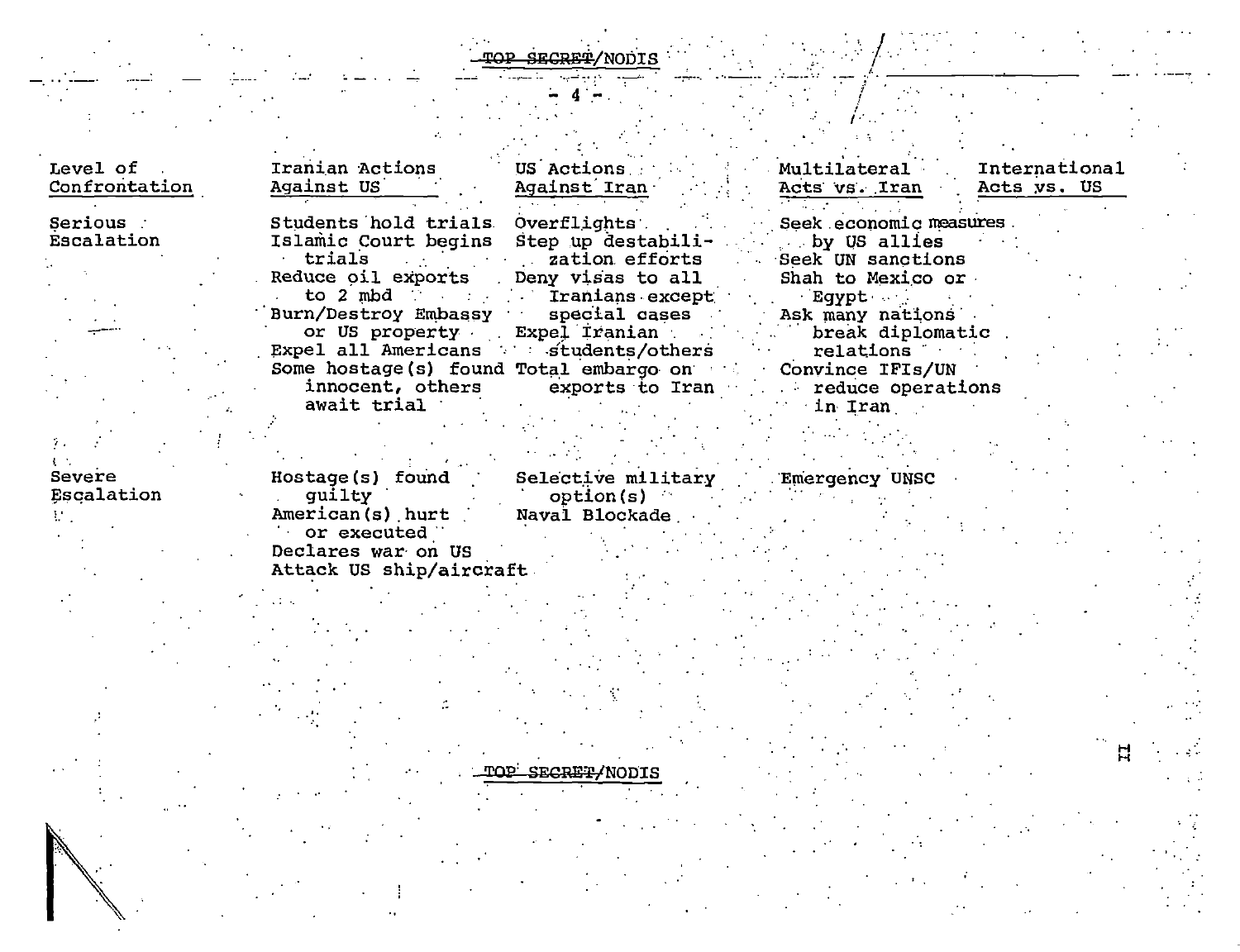<del>SECRET</del>/SENSITIVE/NODIS ₽<del>Ω</del>₽

# III. Diplomatic Efforts

# A. Mobilizing World Opinion

This is an option with various comments detailed It is possible to limit our initial response to .below. these efforts, while we gain a clearer understanding of what Khomeini has in mind for the trials.

-- A new round of diplomatic approaches to all governments urging in the strongest terms public and private condemnation of the trials.

- A special message at the highest level to our allies calling on them to join publicly with us in condemnation of the trials and a demand for the immediate release of hostages.

-- Mobilize international jurists -- Western, Islamic and Third World -- to comment, both publicly and privately, on the illegality of the trials.

-- Urge some internationally recognized figures to proceed to Iran to speak there against the trials, both publicly and privately with the Revolutionary Council members.

Urge the Papal Nuncio to return immediately to Tehran to work against the holding of trials.

Ask the PLO to urge Khomeini to reverse himself on the trials. If the PLO is unwilling to do so or believes such an approach unproductive, ask the PLO to explore with Khomeini some formula for rapid, in camera disposition of the trials and early expulsion of all hostages.

Continue with efforts currently underway to elicit a statement from the Security Council President condemning trials. Following the conclusion of that effort, consider whether a full Security Council debate leading to a resolution condemning the trials is feasible. The difficulty with this approach is the prospect that the Council might. insist on hearing Iran's complaints. But if it were not accompanied by a pro-Iranian resolution, it might help push the Iranians to be more forthcoming on our general negotiating

<del>FOP SECRET</del>/SENSITIVE/NODIS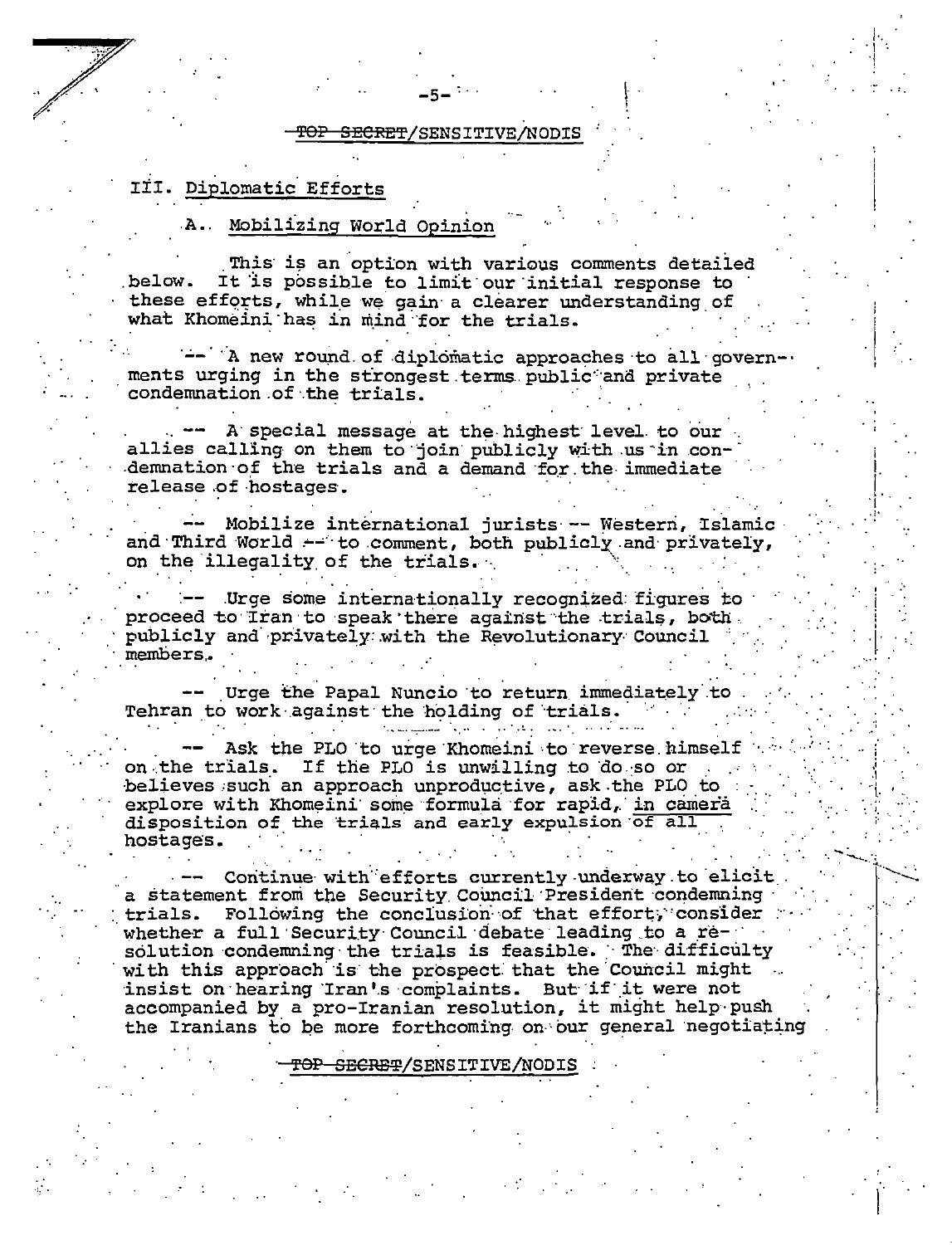#### TOP SECRET/SENSITIVE/NODIS

strategy, i.e., that release of hostages must precede Security Council action and their desired commission of inquiry on the . Shah.

- Following a Security Council debate, we could consider moving a resolution in the General Assembly. This would involve the risks of general debate, in which the present solidarity against the holding and trial of hostages could be muted by pro-Iranian speeches and possibly by Third World efforts to pass a pro-Iranian resolution. It is worth doing, however, if the judgment is that we can achieve a very large majority against the holding and trial of diplomatic hostages.

#### $\mathbf{R}$ . Turning Up the Diplomatic Heat

In addition to any or all of the foregoing steps in which we seek to mobilize international opinion against the holding of trials, we might use certain diplomatic channels to warn Iranians of consequences that could flow from the holding of trials and the long-term detention or execution of American hostages. Careful consideration would have to be given to the choice of channels for delivering such a message. Possible channels are:

Waldheim;

Allies such as the Turks, French, British or Germans, in their diplomatic contacts with Iranians;

The PLO:

Certain Arabs such as the Algerians or the Saudis.

The threats that might be quietly conveyed to the Iranians could include, in order of severity:

An embargo on trade;

A break in diplomatic relations;

-- Forcible retaliation against Iran (without specifying what that would be).

If a decision is made to convey such threats, they need to be very carefully constructed so that they do not stimulate a desire for martyrdom, but rather play to Khomeini's respect

<del>TOP SECRET/</del>SENSITIVE/NODI: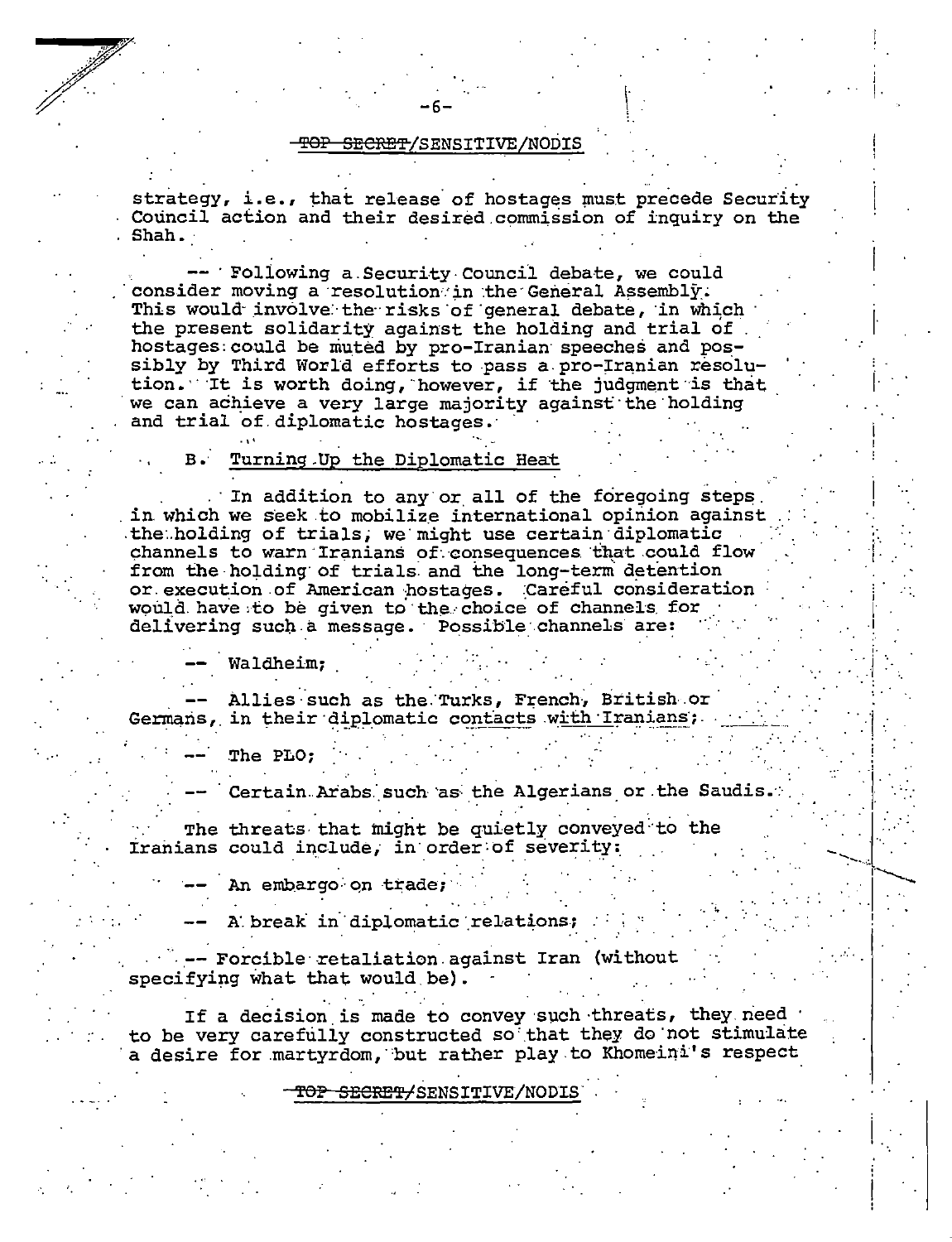#### TOP SECRET/SENSITIVE/NODIS

for force. They must be held in the closest confidence and not be publicized in any way.

# C. Departure of the Shah

-- The departure of the Shah remains an option which could have a critical impact on the hostages. Students could react violently, but opinions are divided on this point. Both the Mexican and Egyptian Governments have said the Shah would be welcome.

-- If he left at this point, it is still likely Khomeini would go ahead with trials. His departure could, however, lead to a decision by Khomeini to hold the trials. to the minimum scenario.

#### $IV.$ **ACTION. OPTIONS**

### DIPLOMATIC

A. Decrease Official Iranian Presence in the US.

1) Reduce number of Iranian diplomats serving in their embassy here to the bare bones level, but allow coverage of the four major embassy sections (political, economic, consular, administrative).

2) Close some or all of the Iranian Consulates in the US (New York, Houston, San Francisco, Chicago).

3) Restrict Iranian diplomats' freedom of movement in the US (as we do with the Soviets).

4) Declare some or all Iranian diplomats in the US Personna Non Grata (give them 24 hours to leave or be deported)

5) Request Iran close its mission in the US and expel its personnel, allowing an interests section of 2-3 people to operate in a 3rd country's embassy.

6) Sever diplomatic relation with Iran; appoint third country protection powers.

Arrest Iranian Diplomats in the US if in violation 7) of law (increase surveillance).

**PRO :** Will reduce PGOI visibility in US as well as its ability to assist Iranians in this country which may reduce their numbers.

# TOP SECRET/SENSITIVE/NODIS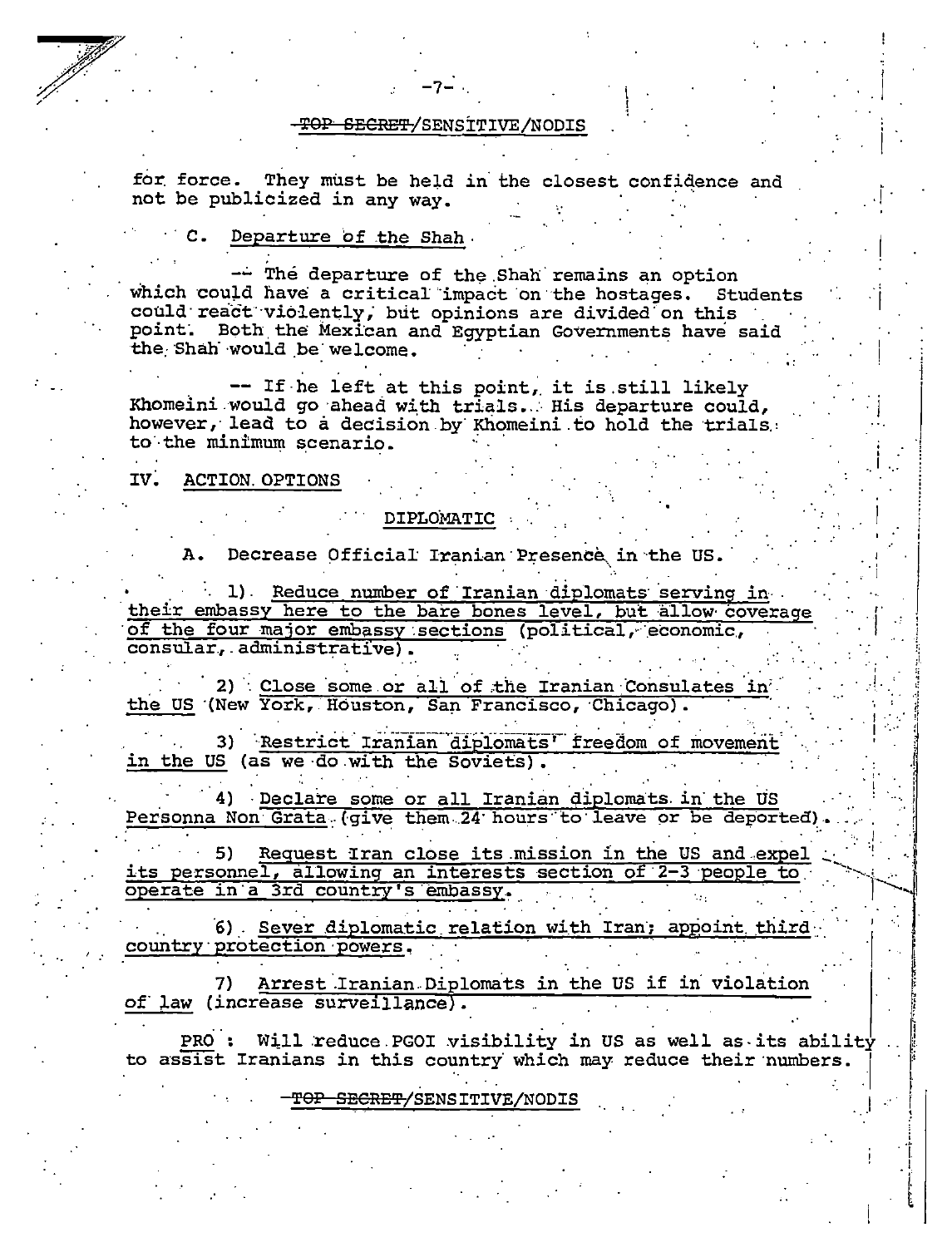Khomeini may be moved toward flexibility out of fear of the preciptous return to Iran of thousands of well-educated, intellectual and middle class Iranians. Links treatment received by US diplomats in Tehran with treatment of their diplomats here. Will receive public and Congressional support. Decrease chances of attacks on Iranian diplomats here.

CON: Depending onoption chosen and Iranian reaction, may close communication channel through which US could influence content and outcome of trial. If complete break chosen, difficult to re-<br>verse. Since Khomeini shows little sensitivity to diplomatic norms, reducing Iranian mission may fail to change his behavior. (7) would violate international law and could undermine our position.

# TOP SECRET/SENSITIVE/NODIS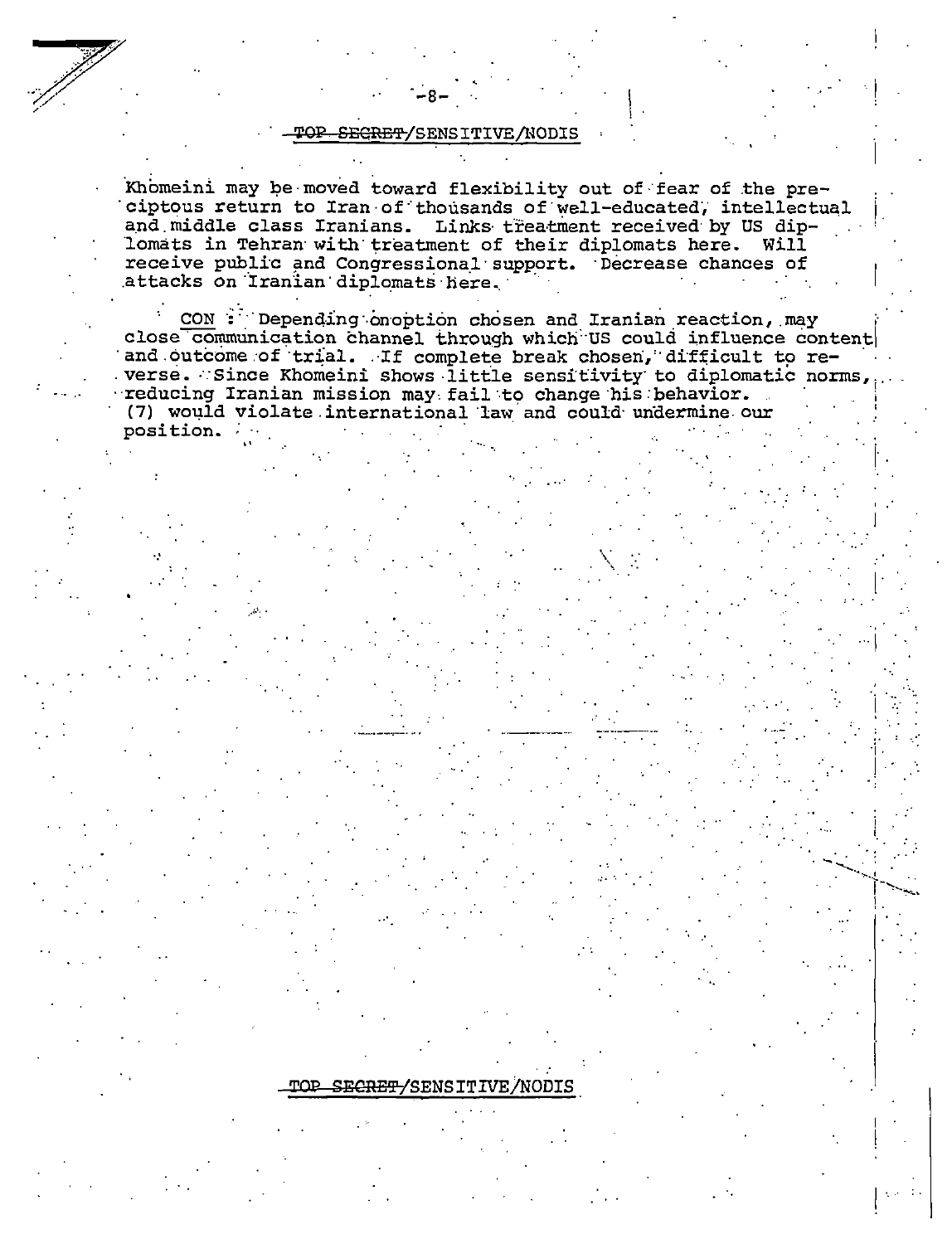Immigration/Consular Steps

| overstay their visas.               | Maintain INS' tough policy on Tranians who                                                                 |
|-------------------------------------|------------------------------------------------------------------------------------------------------------|
| $\cdots$ 2)<br>student funds.<br>3) | Extend the assets freeze to cover embassy and<br>Revoke or revalidate Tranian visas.                       |
| $\cdot$ 4)                          | Deny visas to all Iranians except special cases.<br>195) Expel Iranian students, or other Iranians from US |

PRO: Likely to receive US public and Congressional support. Would further reduce number of Iranians in this country, and decrease probability of injury to them as public anger over. trials escalates. May move Khomeini toward flexibility on trials issue. Links treatment of Iranians in US with treatment of Americans in Tran.

CON: Raise legal and constitutional questions. May harm innocent Iranians. If it becomes known that Iranian minorities can stay in the US, resentment against minorities remaining in Iran could increase. Deported Iranians could become a vocal. vanguard of anti-Americanism.

Increase Multilateral Diplomatic Pressure on Iran Ask for UN Security Council statement condemning 1) the trials.

2) Ask for UNGA resolution condemning Iran's actions.

PRO: Chances of success reasonably good. Would intensify. Iran's international isolation; could cause honor-conscious Iranians some humiliation, thus lowering their esteem for Khomeini. Provides basis for subsequent collective or unilateral action against Iran.

CON: Provides Iran with forum to attack US and Shah. Defeat or significant abstentions would be embarrassing. Amendments or alternative resolutions could blur sharp condemnation of Iranian actions.

### <del>SECRET</del>/SENSITIVE/NODIS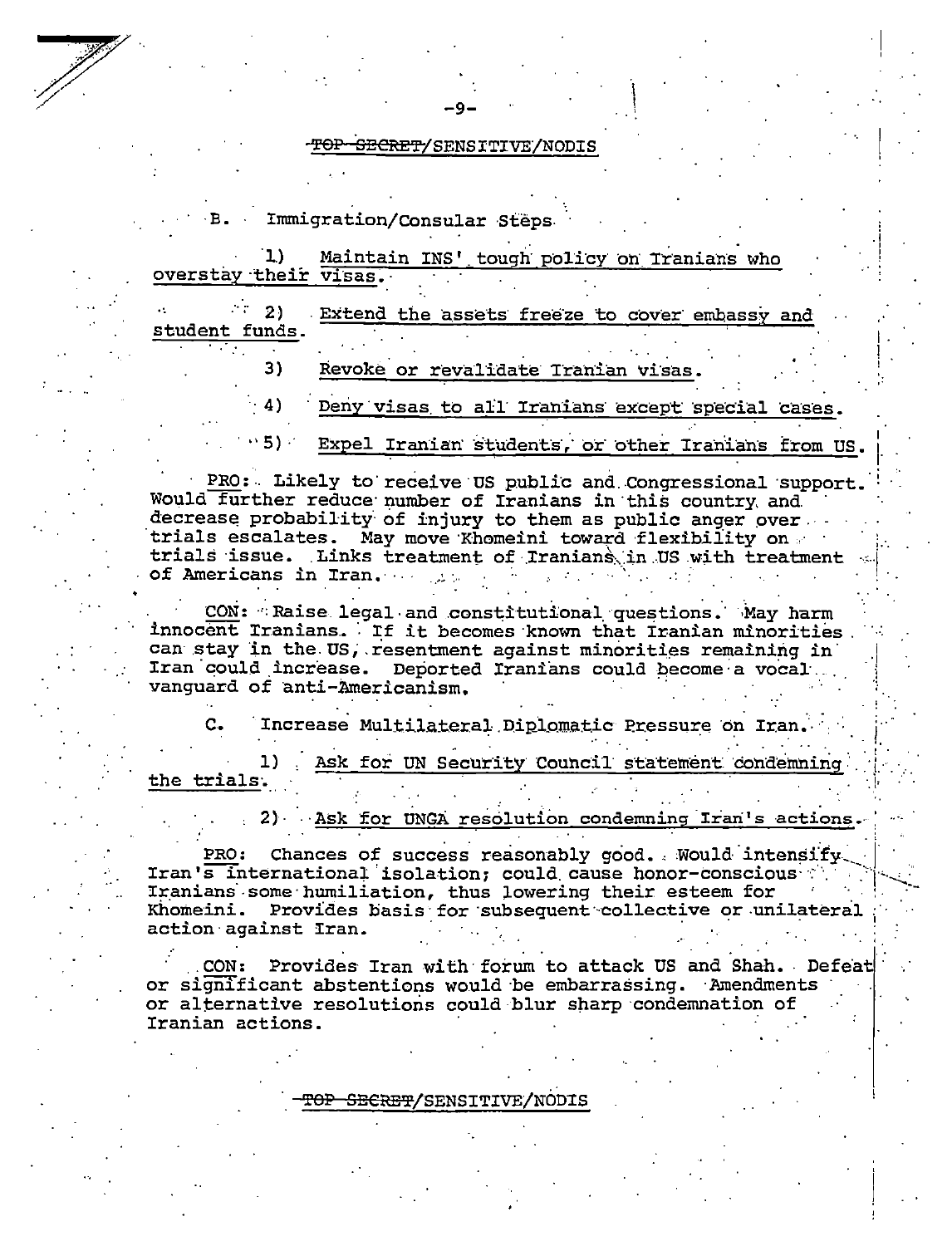#### SECRET/SENSITIVE/NODIS

 $-10-$ 

Bring an action in the ICJ seeking the immediate 3) release of US hostages.

PRO: Court would probably move quickly; would lend force to US legal position and could help rally public and diplomatic support for US position. A positive finding for the US would further isolate and humiliate Khomeini.

CON: Interim court order could tie our hands. Iranian claims may blur the trials issue.

Ask UN and other international organizations to reduce operations in Iran. (WHO, UNDP both have small programs in Iran).

 $PRO:$ Heightens Iran's international isolation. Underscores Iran's precarious economic situation. Anticipates possible Congressional action.

Politicizes these institutions. May do more harm CON: to poor people than to Khomeini and his entourage.

"5) Ask the EC 9 to continue declarations and demarches in Tehran.

Attempt to ostracize Iran's diplomats in foreign capitals.

Ask our allies to reduce or sever their diplomatic .7) representation in Tran.

8) Send a high level emissary to the Saudi Arabia, other Persian Gulf States and possibly Iraq to discuss trials and seek support.

PRO: Further intensifies international isolation and pressure on Tran. May cause humiliation among Iranian moderates, particularly in the foreign ministry, thus increasing pressure on Khomeini. Khomeini is more likely to be swayed by Islamic states' demarches than others.

CON: May cause some strain with US allies; may confirm Khomeini's paranoia about the West; provides opportunity for an increase in Soviet/East European influence in Iran.

<del>OP SECRET</del>/SENSITIVE/NODIS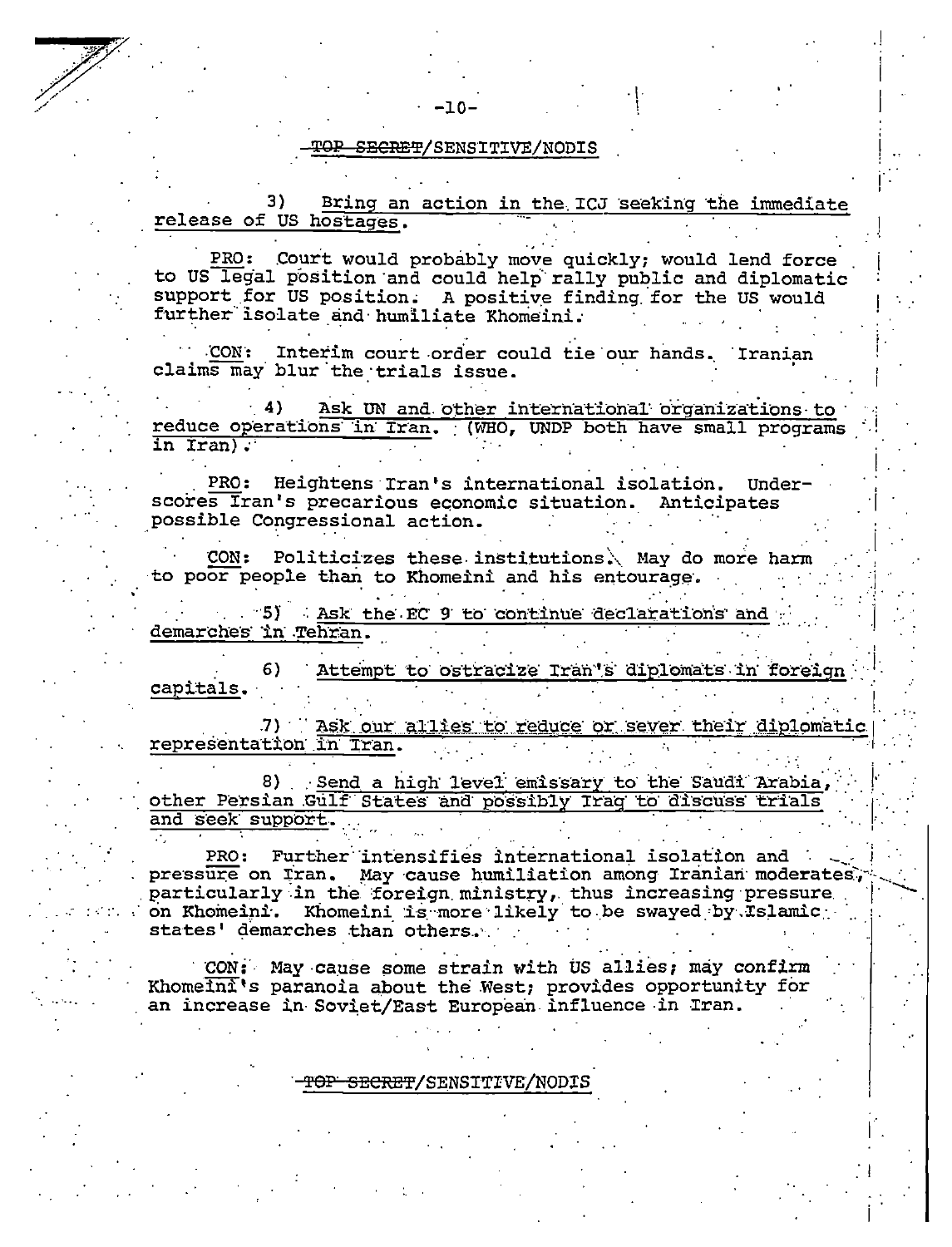9) Ask for UN Security Council sanctions against Iran (embargo on arms, general trade embargo, break diplomatic relations, etc.)

PRO: Would be strongest type of international condemnation of Khomeini's actions and would place Iran on the same level as Southern Rhodesia. If a general trade embargo is included among the sanctions, serious damage to Iran's economy could result which would undermine the Khomeini regime.

CON: Passage unlikely except under most drastic circumstances (such as execution of hostages). Effect on world economy. Would provide Iranians with a forum to attack US/Shah.

#### **ECONOMIC**

Embargo US imports from Iran. 1)

 $2)$ Coordinate with Allies to encourage banks to declare defaults on Iran debts. Or, simply allow the defaults to (State and Treasury will provide separate paper on happen. this topic by Friday, November 23).

Ex-Im Bank declares loans to Iran in default. (Separate paper will be provided)

4) Selective embargo on US exports to Iran.

Total embargo on US exports to Iran.  $5.1$ 

Ask allies to follow US lead in taking economic 6) measures against Iran.

(Iran imports a significant amount of necessary/critical goods from the US, including food (rice, wheat, vegetable oil, feed grain and mutton and beef), military equipment and spare parts, spare parts for civilian aircraft, turbine compressors for gas pipelines, pumps, drilling rigs, power generating equipment, and telecommunications equipment.

US imports from Iran are 95% oil. The remaining 5% of imports include sheepskins, nuts and rugs.)

T<del>OP SECRET</del>/SENSITIVE/NODIS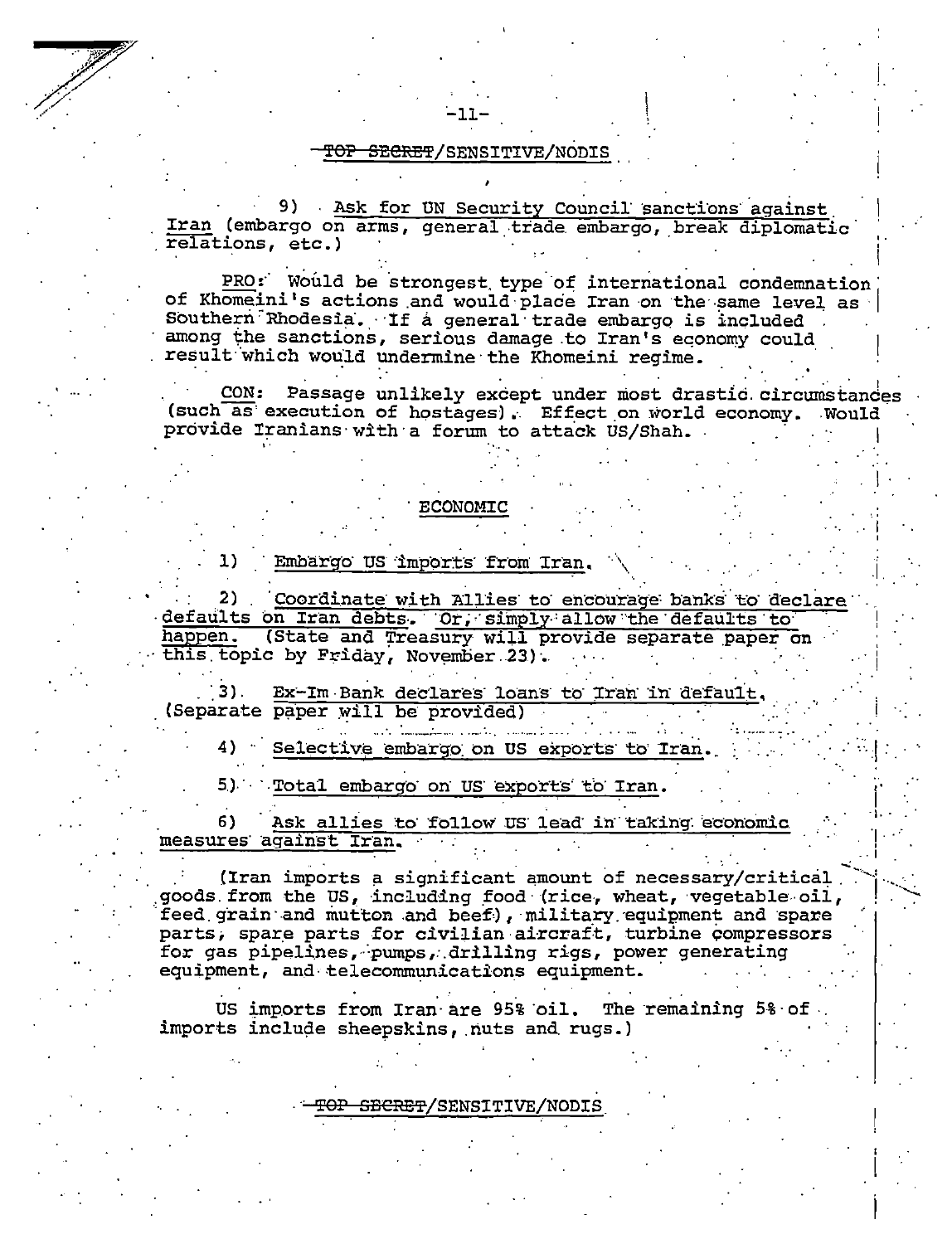PRO: Would likely generate widespread public and Congressional support. A total embargo of Iranian exports to the US has large symbolic value without damaging economic effects, (since we have already cut off oil). An embargo of US military or non-military machinery and spare parts would cause disruption in Iran's economy since much existing economic infrastructure in Iran is of US origin. An embargo on US food exports to Iran could cause short term supply problems and higher prices. A collective effort by the US and our Allies, if rigidly enforced, would affect about threefourths of total Iranian imports, including 50% of all food imports and most manufactured and industrial imports. **If** successful, a collective embargo could cause serious economic disruption resulting in greater frustration with Khomeini's rule.

Iran's oil is a powerful tool in finding alternative CON: sources of supply for agricultural goods and most manufactured goods. Most food products Iran imports from the US are available elsewhere. Pressure on US allies to go along with embargoes may strain our relations with them. Cutting food exports may hurt poor people in Iran most. Would cause some disruption to US balance of payments and US farm income. Would cast doubts upon US reliability as a food exporter. May cause Iran to turn to USSR and Eastern Europeans for supplies, thus increasing Soviet influence. Using food sales as a political tool is something we have wished to avoid since 1973. We would be changing the rules. May increase pressure to link US food sales with OPEC price rises, Soviet adventurism, etc. May galvanize Iranian public opinion against the US and create martyrs for Khomeini's cause.

#### **POLITICAL**

Increase VOA Farsi broadcasting: create concerns about kerosene and food shortages (although kerosene shortages are not likely); emphasize the dismal state of Iran's economy including unemployment, unfair wage structure, and Iran's default on international loans; hint at improvement in US-Iraqi relations; use statements by Islamic jurists and scholars condemning Khomeini's actions; underscore decline of Iran's international reputation under Khomeini; publicize the anti-Islamic character of Moscow's activities in Afghanistan.

- TOP SECRET/SENSITIVE/NODIS